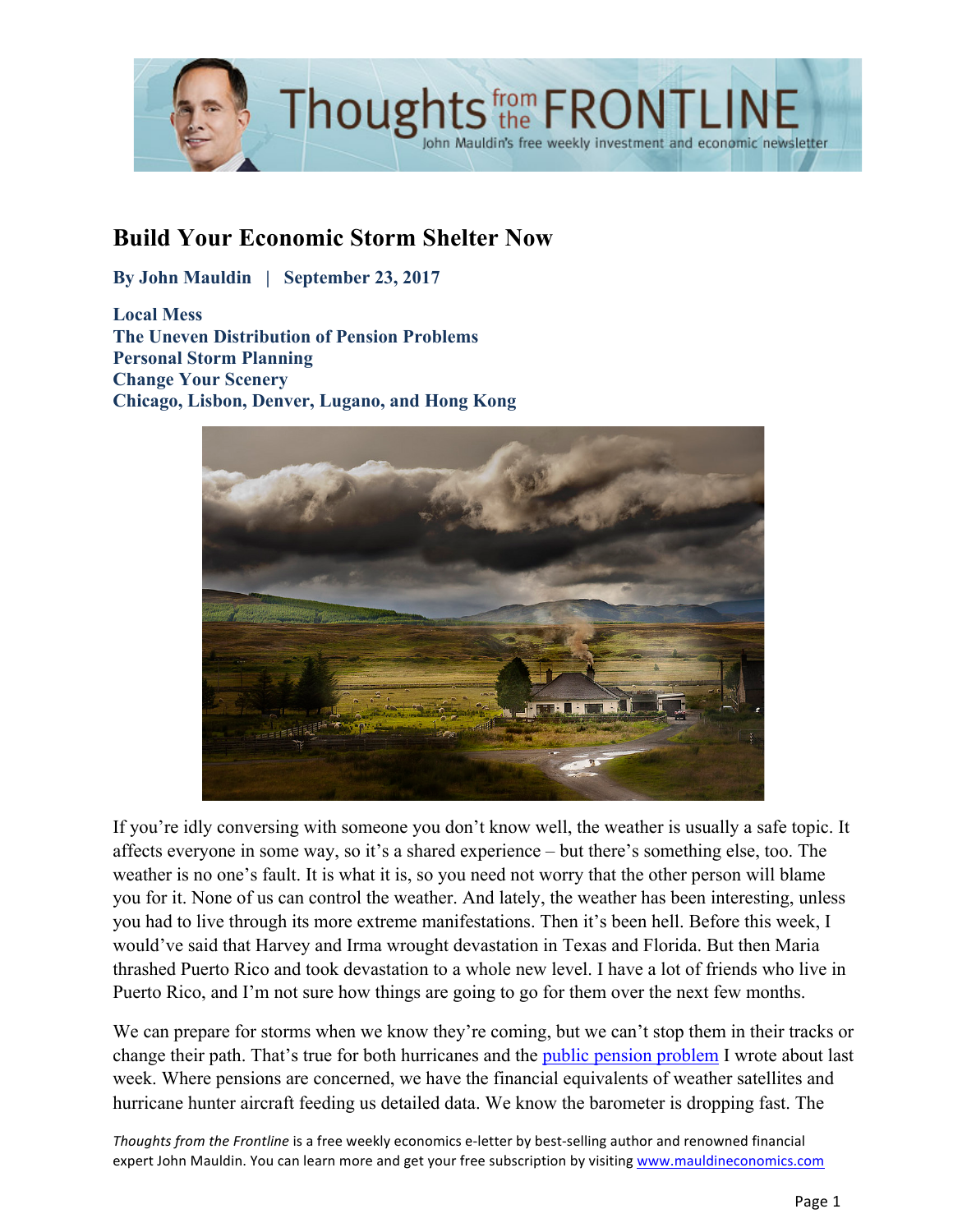eyewall is forming. But we can't do much about the growing storm, except get out of the way.

Problem is, the coming pension and unfunded government liabilities storm is so big that many of us simply *can't* get out of the way, at least not without great difficulty. This holds true not just for the US but for almost all of the developed world.

Financially, we're all trapped on small, vulnerable islands. Multiple storms are coming, and evacuation is not an option. All we can do is prepare and then ride them out. But as with recent hurricanes, the brewing financial storms will have different effects from country to country and region to region.

I did a lot of thinking after we published last week's letter – especially as I was reading your comments – and I wished I had made my warning even more alarming. Being a Prophet of Doom doesn't come easily for me; I'm known far and wide as "the Muddle Through Guy." I think the world economy can handle most anything and bounce back, and I still believe it will handle what's coming over the horizon. But some parts of the economy won't bounce at all. Quite a few people will see their life savings and ability to support themselves utterly disappear, or will be otherwise badly hurt, and through no particular fault of their own.

I mentioned last week that the next few issues of *Thoughts from the Frontline* would outline my vision for the next two decades. We'll get back to that next week. But today I want to continue with the hard-hitting analysis of our public pension problems and say more about personal storm preparation. We all have some very important choices to make.

## **Local Mess**

As I've said, the state and local pension crisis is one that we can't just muddle through. It's a solid wall that we're going to run smack into.

Police officers, firefighters, teachers, and other public workers who rightly expect to receive the retirement benefits that their elected officials promised them are going to be bitterly disappointed. And the taxpayers of those jurisdictions are going to complain vigorously if their taxes are raised beyond all reason.

Pleasing both those groups is not going to be possible in this universe. Maybe in some alternate quantum alternate universe where fuzzy math works differently and lets you get away with stuff, but not here in our very real world. It just can't happen.

So what *will* happen? It's impossible to say, exactly, just as we don't know in advance where a hurricane will make landfall: We just know enough to say the storm will be bad for whoever is caught in its path. But here's the twist: This financial storm won't just strike those who live on the economic margins; all of us supposedly well-protected "inland" folk are vulnerable, too.

The damage won't be random, but neither will it be orderly or logical or just. It will be a mess. Some who made terrible decisions will come out fine. Others who did everything right will sustain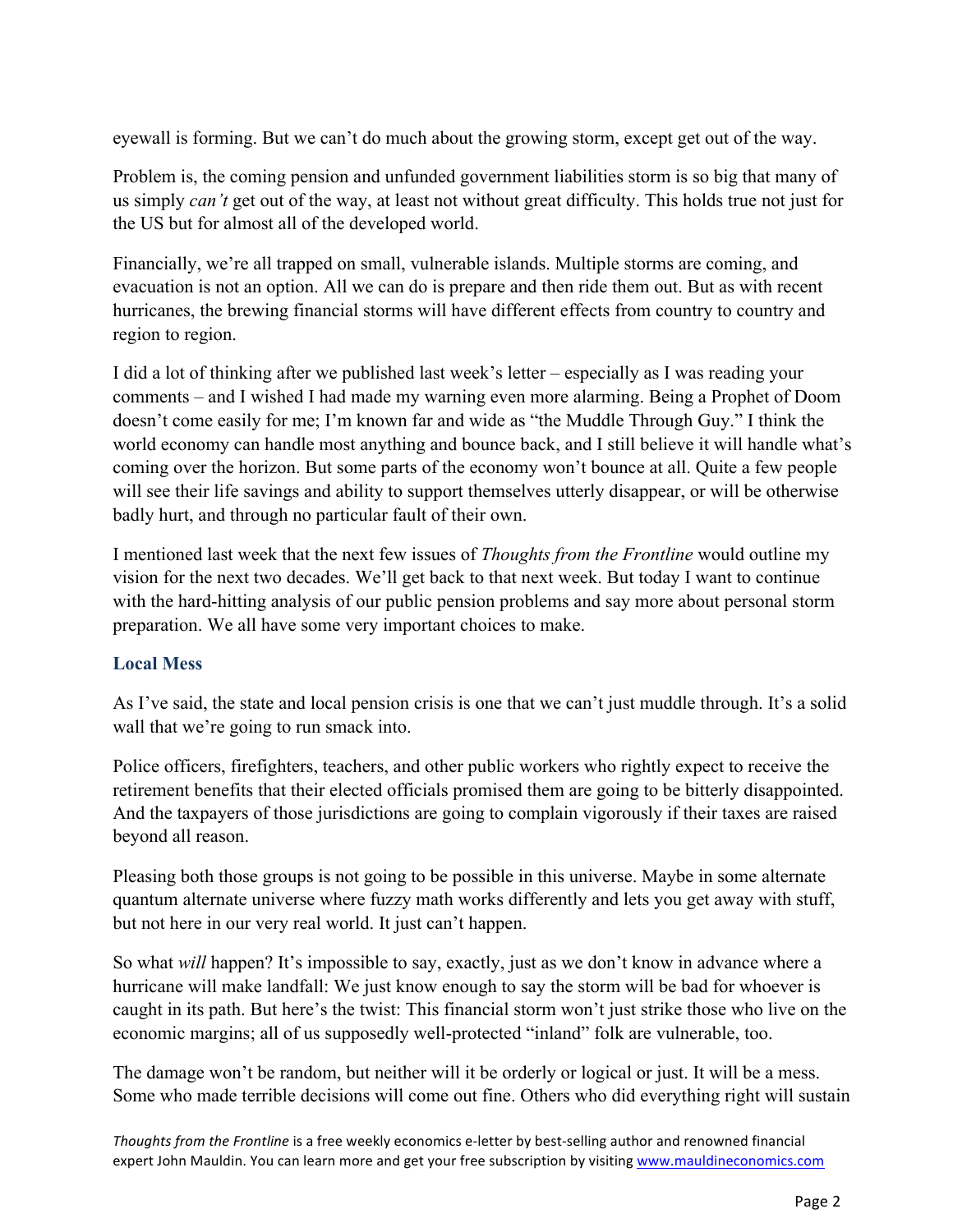severe hits. The people we ought to blame will be long out of office. Lacking scapegoats, people will invent some

Worse, it will be a *local* mess. Unlike the last financial crisis where one could direct anger at faraway politicians and bankers seen only on TV, this one will play out close to home. We'll see families forced out of homes while neighbors collect six-figure pensions. Imagine local elections that pit police officers and teachers against once-wealthy homeowners whose property values are plummeting. All will want maximum protection for themselves, at minimum risk and cost.

They can't all win. Compromises will be the only solution – but reaching those unhappy compromises will be unbelievably ugly.

In the next few paragraphs I will illustrate the enormity of the situation with a few more details, some of which were supplied this week by readers.

#### **The Uneven Distribution of Pension Problems**

I keep using the fabulous William Gibson line that "The future is already here. It's just unevenly distributed." Well, paraphrasing, "The state and local pension crisis is already here; it's just unevenly distributed."

One reader noted that he has no sympathy for Houston when right next door, Katy, Texas, is building a \$72 million football stadium for its *high school.* 

That's an aberration, and I might just mention that a few years back Allen, Texas, built a high school stadium for \$60 million – 18,000 seats, which they fill every weekend they play. And the Eagles play really well, with several state championships in the 5A division (the biggest schools) in the last five years. There are other such examples. Sadly. I am not a fan of extravagant high school football stadiumsprograms. But then again, I am a former high school nerd turned curmudgeon.)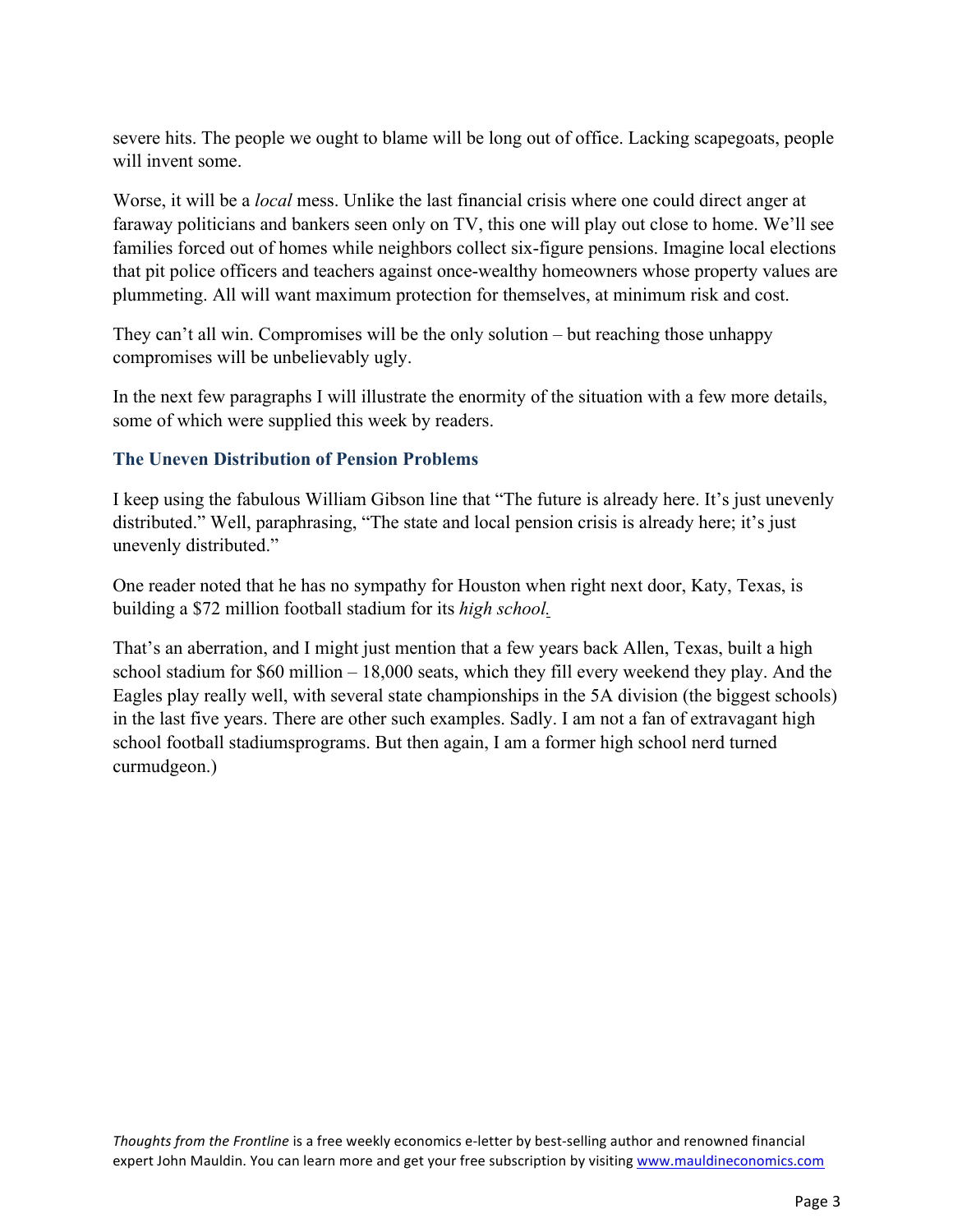

(Sidebar: Texas, and especially smaller towns and cities, takes its high school football and "Friday Night Lights" seriously. There is a reason that Texas high school football players are among the most highly recruited in the nation.) Though I will say that it is personally offensive that the only reason Oklahoma University can field a decent football team is because of the large number of Texas players on their team. And they have the ill grace to come in and kick UT derriere from time to time at the annual Cotton Bowl game during the Texas State Fair in October. But I'd better get back to the letter.)

Allen and Katy, coupled within contrast to Dallas and Houston, illustrate what I mean by the uneven distribution of state and local pension problems. Allen had 8,000 residents in 1980 and only 18,000 in 1990. The police department in this peaceful rural town was small in those days, and the pension benefits that built up were insignificant for a town that numbers over 100,000 today. But that's 100,000 *and growing*. Allen lies in the path of massive growth spilling over from North Dallas into Plano, Frisco, McKinney, and then Allen. The city could easily double in the next 15 years. Estimates are that 10 million people will move to the North Texas area within the next 30 years, which will double or triple suburban-city and public school revenues from taxes. At times, Frisco has been the fastest growing city in America. This year, *Money* magazine proclaimed Allen the second-best place to live in America. Residents of Allen don't have to worry about legacy pension issues, *because the town is growing faster than whatever pension issues they have*.

#### Ditto for Katy.

So when my reader says he doesn't feel sorry for Houston because Katy built a \$70 million high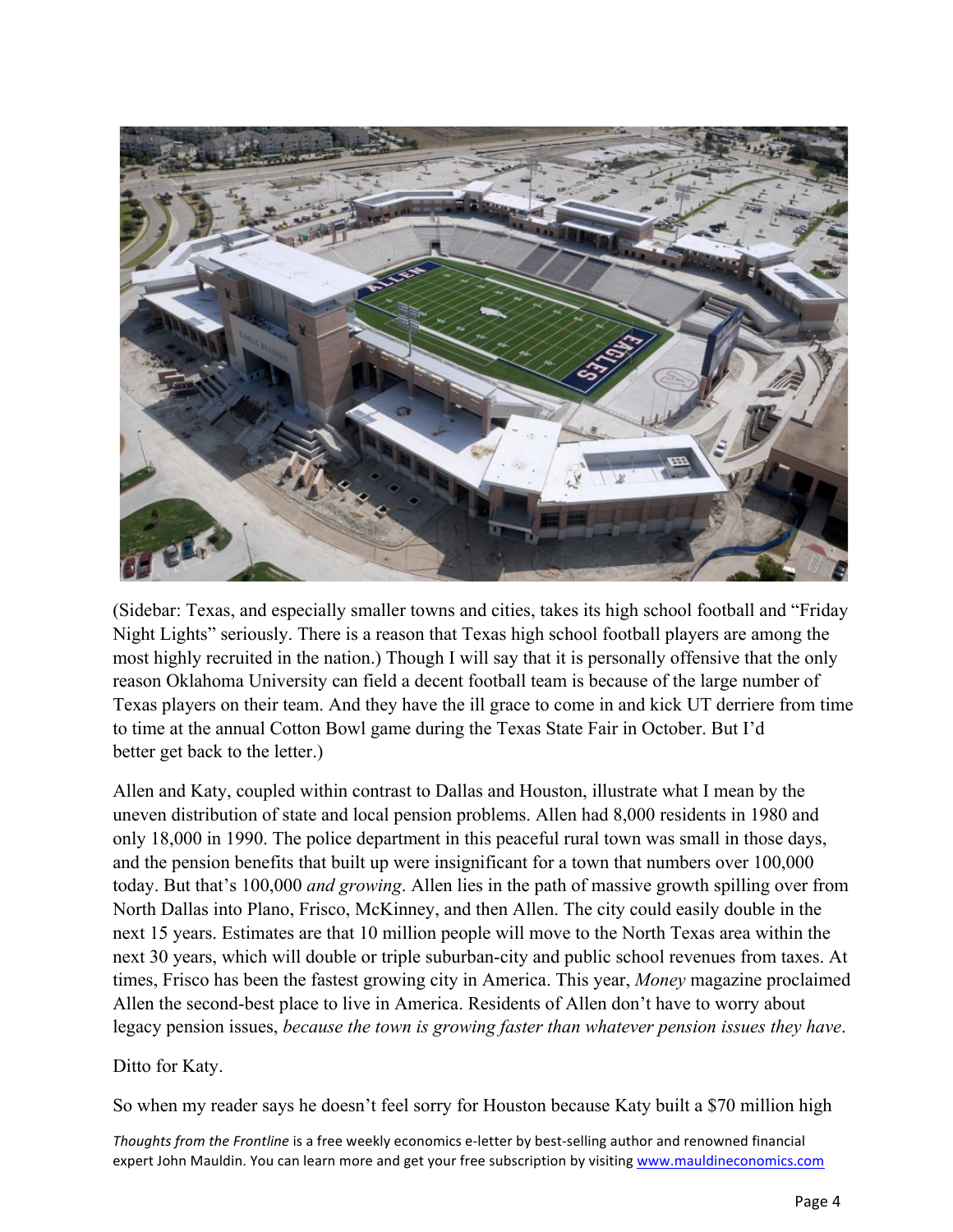school football stadium, he needs to realize that Katy doesn't have Houston's legacy pension problem. Nor its high crime rate, nor all its other big-city problems. And this urban vs. suburban situation is mirrored across all the United States. The big inner cities have these monstrous legacy pension problems; and the suburbs, which have prospered on the back of the growth that has come from the big cities, feel no obligation to pitch in and help.

Residents of Houston and Dallas (and Chicago and New York and LA and on and on), on the other hand, are going to feel pain. Their taxes will keep going up, while their populations will continue to flee to the surrounding suburban areas to escape those crippling taxes and high real estate costs.

Let's look at a few more hard facts. Pension costs already consume more than 15% of some bigcity budgets, and they will be a much larger percentage in the future. That liability crowds out development and infrastructure improvement, not to mention basic services. It forces city leaders to raise taxes and impose "fees." Let me quote from the always informative [13d letter](http://www.13d.com) (their emphasis):

Consider the City of Los Angeles, which Paul Hatfield, writing for City Watch L.A., recently characterized as being in a state of "virtual bankruptcy." After a period of stability going back to 2010, violent crime grew 38% over the two-year period ending in December 2016. Citywide robberies have increased 14% since 2015. **One possible reason for this uptick: the city's population has grown while its police department has shrunk.** As Hatfield explains:

The LAPD ranks have fallen below the 10,000 achieved in 2013. But the city requires a force of 12,500 to perform effectively… **A key factor which limits how much can be budgeted for police services is the city's share of pensions costs.** They consume 20% of the general fund budget, up from 5% in 2002… It is difficult to increase the level of service while lugging that much baggage.

What about subway service in New York City? **The system is fraying under record ridership, and trains are** breaking down more frequently. There are now more than 70,000 delays every month, up from about 28,000 per month five years ago. The city's soaring pension costs are a big factor here as well. According to a Manhattan Institute report by E.J. McMahon and Josh McGee issued in July, the city is spending over 11% of its budget on pensions. **This means that since 2014, New York City has spent more on pensions that it has building and repairing schools, parks, bridges and subways, combined.**

There are many large, older cities where there are more police and teachers on the pension payroll than are now working for the city. That problem is compounding, as those workers will live longer, and the pensioners typically have inflation and other escalation clauses to keep their benefits going up.

Further, most cities do not account for increases in healthcare costs (unfunded liabilities) that they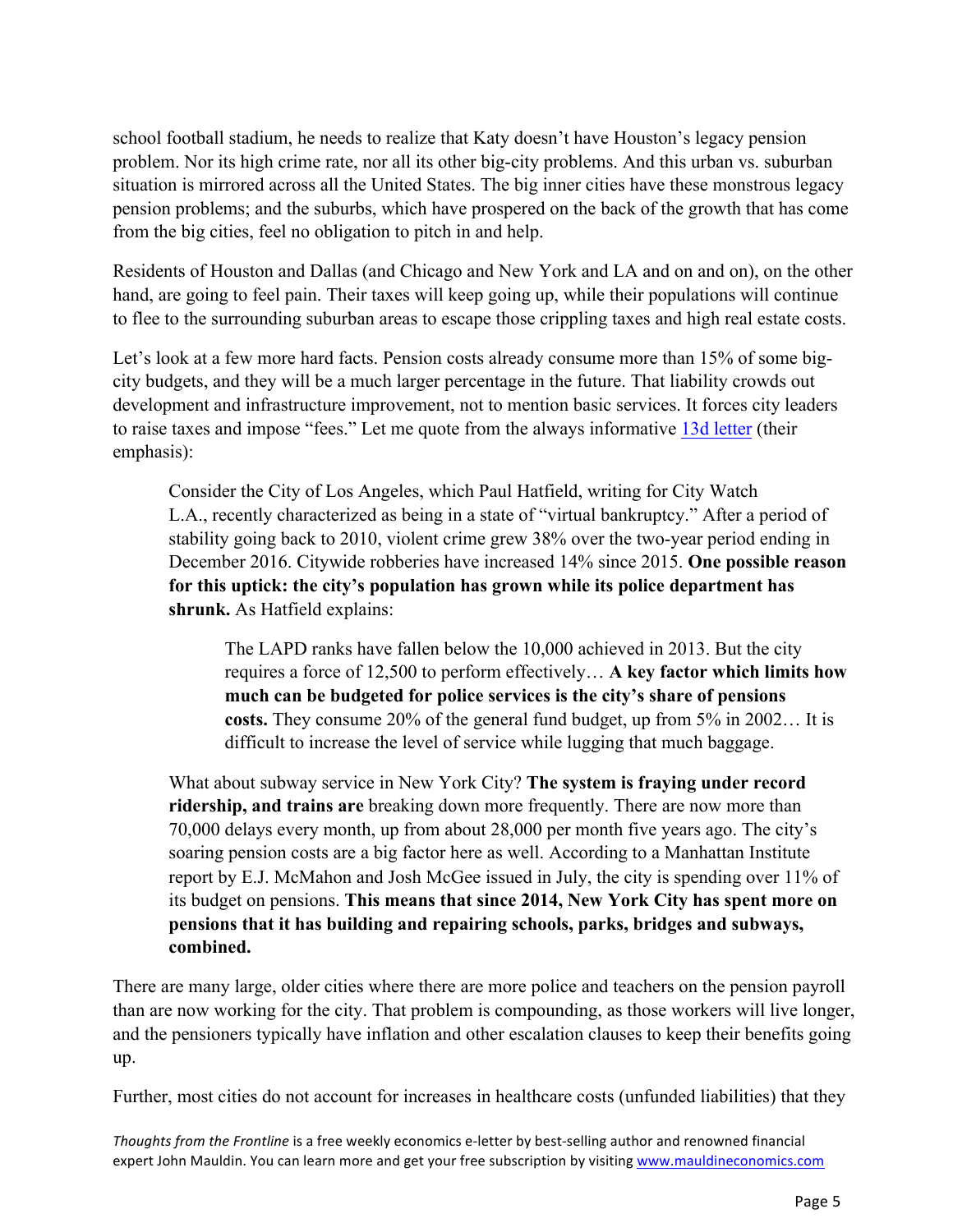will face in addition to the pensions. Candidly, this is just another "a trillion here, a trillion there" problem. Except for the fact that the trillion dollars must be dug out of state and local budgets that total only \$2.5 trillion in aggregate.

Now, add in the near certainty of a recession within the next five years (and I really think sooner) and the ongoing gridlock in national politics, plus the assorted other challenges and crises we face. I won't run down the full list – you know it well.

I'll abbreviate since this is a family e-letter, but I just have to wonder, *WTF* are we going to do?

## **Personal Storm Planning**

You know I don't light my hair on fire every time someone says "Crisis!" I believe that most of the time, most of us will be fine. Together we have enough spare resources to help the people who really need it.

However, as I look out into the future I see an extraordinarily wide gap between the crisis I've been describing and the golden age that I truly think is coming, post-crisis. No one will find that gap easy to cross. Some of us won't make it. Others won't even try because they won't see the need. They think the future will look like the past. It won't.

Personally, I intend to make it across the gap, and I want you to get there, too. The rewards will be magnificent, but attaining them will take extensive preparation. What should you do?

I'd like to give you a 10-step checklist of all the steps you should take… but I can't. Your situation isn't like mine, nor is your neighbor's situation like yours. We each have our own unique combination of talents, experience, resources, family structures, location, and more.

The best I can do is to help you see the world *as I see it*. And then give you some of the resources you need. Once you have them, your answers will develop naturally. You'll be able to prepare as I would if I were in your shoes.

So how do we do that?

You're taking step one right now by reading this letter. I hope you're a regular reader. (I know the letter's length got a little out of control the last couple of years. My partners and editorial team have impressed upon me the need for brevity.) So, keep reading *Thoughts from the Frontline* for my latest thoughts. And consider subscribing to the great analysis from the rest of my Mauldin Economics team – Patrick Watson, Jared Dillian, Patrick Cox, Robert Ross – we've got a deep bench!

Reading our analysis and recommendations helps, but it's not enough. You have to *act* on it, which means you have to be confident at a deep, personal level. How do you get there?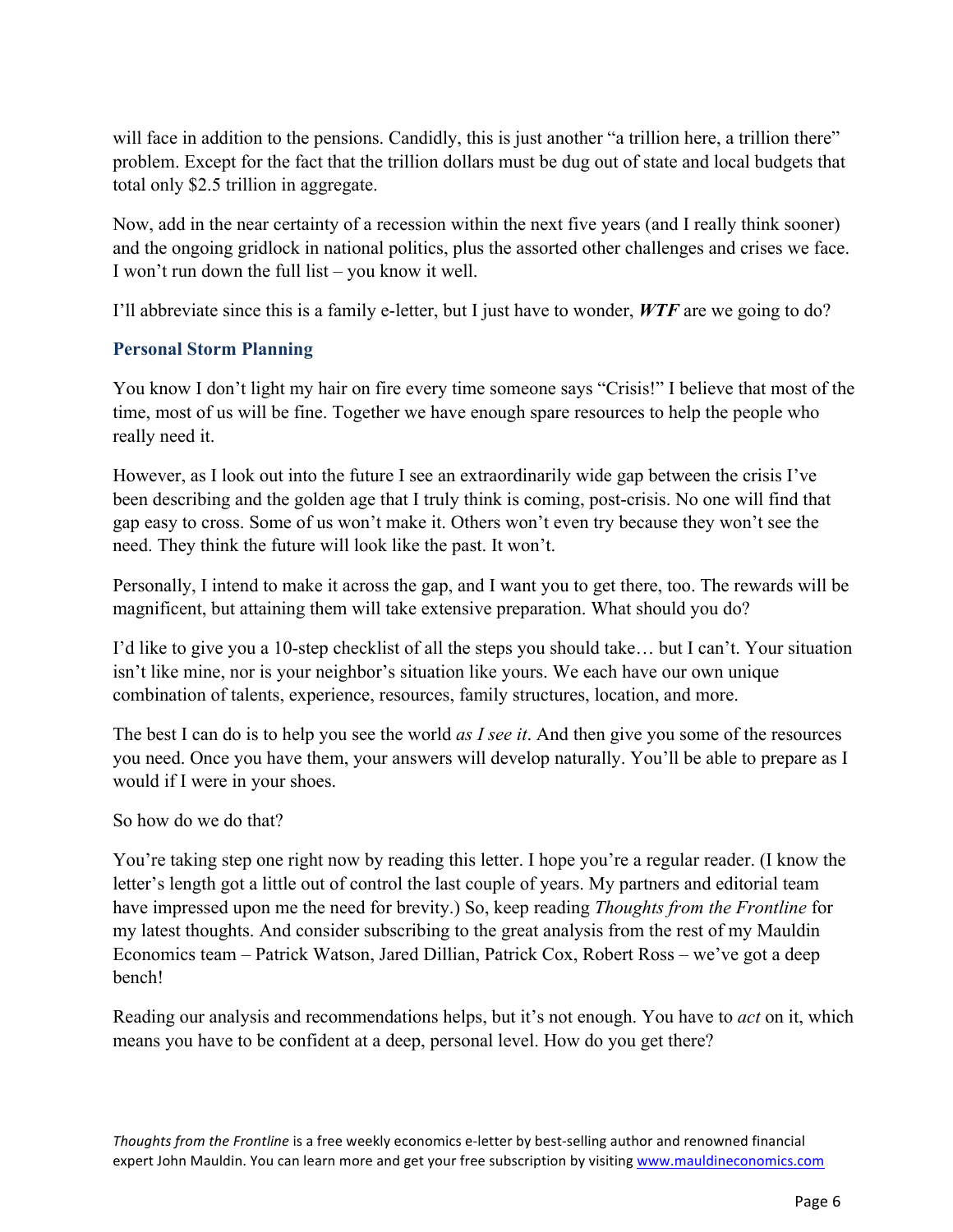## **Change Your Scenery**

A few months ago, my Mauldin Economics colleague Patrick Watson cited Harvard research on travel's cognitive benefits. It seems that leaving your normal environment actually makes your brain work differently. Because you don't know what to expect, every little act becomes a problem-solving exercise. This promotes creativity and cognitive flexibility.

With that research in mind, Patrick speculated that my extensive travel might be what sparks my energy and creativity. I don't know for sure, but it makes a certain sort of sense. Some of my best ideas come to me while I'm on the road. Maybe seeing new places and meeting new people activates neurons I don't normally use at home.

Getting together with people who are trying to think through the coming crisis is one of the most important things you can do. Being in a place with like-minded people who are all seeking solutions is extraordinarily productive. There is a reason the most successful investors and "family offices" regularly get together at conferences and share ideas. The open sharing and debate helps focus our critical thinking.

Now, let me get a little promotional. With what I think is justifiable reason.

Frankly, this sort of space for sharing and growing is what I try to do with my Strategic Investment Conference. I think of it as the perfect place to synchronize *your* unique needs and *my* best ideas – along with the best ideas of a unique and powerful mix of speakers. I try to get everything together in one place: You, me, and hundreds of others like us, along with my hand-selected A-list of economic, investment, and geopolitical experts. They're the source of many of the ideas I share in these letters. At SIC, you get their latest and best thinking directly. Better yet, SIC is small enough that you can usually find the speakers in the hallway or after hours and ask them your own questions.

In addition, we have a couple of hundred "core" SIC attendees who come every year. They represent a remarkable range of talent, experience, and wisdom. Some of them really ought to be on stage. Instead, they'll be sitting with you, and you'll find them remarkably friendly and willing to swap ideas. We've seen countless business relationships form at SIC, and more happen every year.

As I think about the many challenges we're all going to face, I want to help as many of you as possible. The Strategic Investment Conference is my best platform for doing that. So, I'm setting a personal goal to get as many first-time attendees as possible to SIC 2018. The dates are March 6–9, 2018, at the Manchester Hyatt in San Diego. It will be an amazing four days, and I want to share them with people who will appreciate them the most.

We will be opening registration in just a few weeks. We have limited space, and I don't want to turn away our SIC veterans. That means it will be very important to register as soon as possible.

To be fair to everyone, here's how it will work. Visi[t this web page](http://www.mauldineconomics.com/sic-2018) and enter your name and email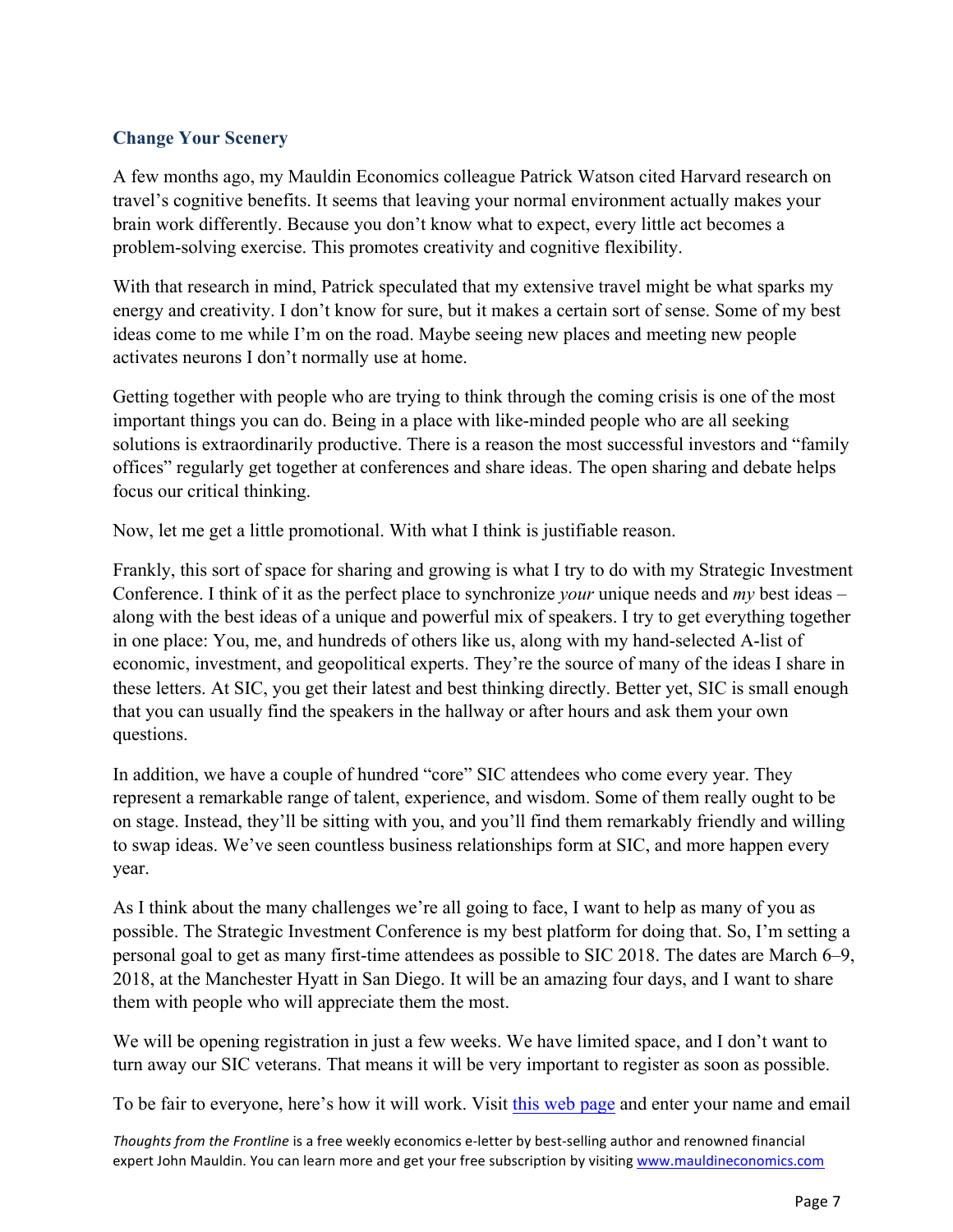address. That will put you on the notification list. You aren't committing to anything yet – we'll alert you when registration is open and tell you how to proceed.

**Note: Sign up on the notification list even if you've been to SIC many times. That will ensure you are among the first to know that registration is open.** I don't know how quickly people will register. Last year in Dallas we sold out, so I suggest you don't wait too long.

Also on that page you'll see a space where you can enter questions and comments. I really want to know *why* you're coming to SIC and *what* you hope to learn. I'm still finalizing the agenda and speaker list, and your input will help me design a program that targets your needs.

And understand, SIC is not just about understanding the coming crisis. It's about looking at new opportunities. The world has a fabulous abundance of opportunities for investment and diversification that are outside of the traditional money management space. If you are using a buyand-hold, 60/40 typical portfolio as your basic investment approach, it is my personal opinion that you are not going to be happy a few years down the road. You really, really need to understand that past performance of the markets (for the last 70 years) will not be indicative of future results. The world is going to change in fundamental ways that we can't predict but can prepare for. We are going to need to make course corrections and adapt on the fly. If you or your investment advisor can't do that today, you need to rethink how you're approaching your future.

Having a secure shelter doesn't make storms any less dangerous, but it does make them less dangerous *to you*. Every week you put off preparing, you are running out of time to build and stock that shelter.

When I was a kid, there was a tornado shelter next door, where the local neighborhood came together when the siren sounded. We lived in Tornado Alley. I distinctly remember looking up at the sky in Bridgeport, Texas, and seeing two tornadoes, not just one. At nine years old, I wanted to stay and watch. I was completely fascinated! My mother wisely hauled me off to the shelter.

What I'm telling you is that the Great Reset is going to make the recent Great Recession look like a volatility picnic. Add in massive technological and demographic shifts. And the future of work? There's another vast, turbulent, murky cloud right up ahead.

But let me make this emphatic point: *The world is not coming to an end.* It is simply changing faster and in a more extreme fashion than we have seen in the past. For those who take the proper precautions, the future is going to be exhilarating and highly rewarding. My personal mission is to help you earn that fabulous future for yourself.

Don't be a nine-year-old kid, immobilized, gawking at tornadoes. Figure out how to build your own storm shelter, not just to withstand the coming crisis but to *take advantage of the opportunities* that the crisis (and ultimately the Age of Transformation) will present.

The [Strategic Investment Conference](http://www.mauldineconomics.com/sic-2018) will help you with the knowledge and the motivation to take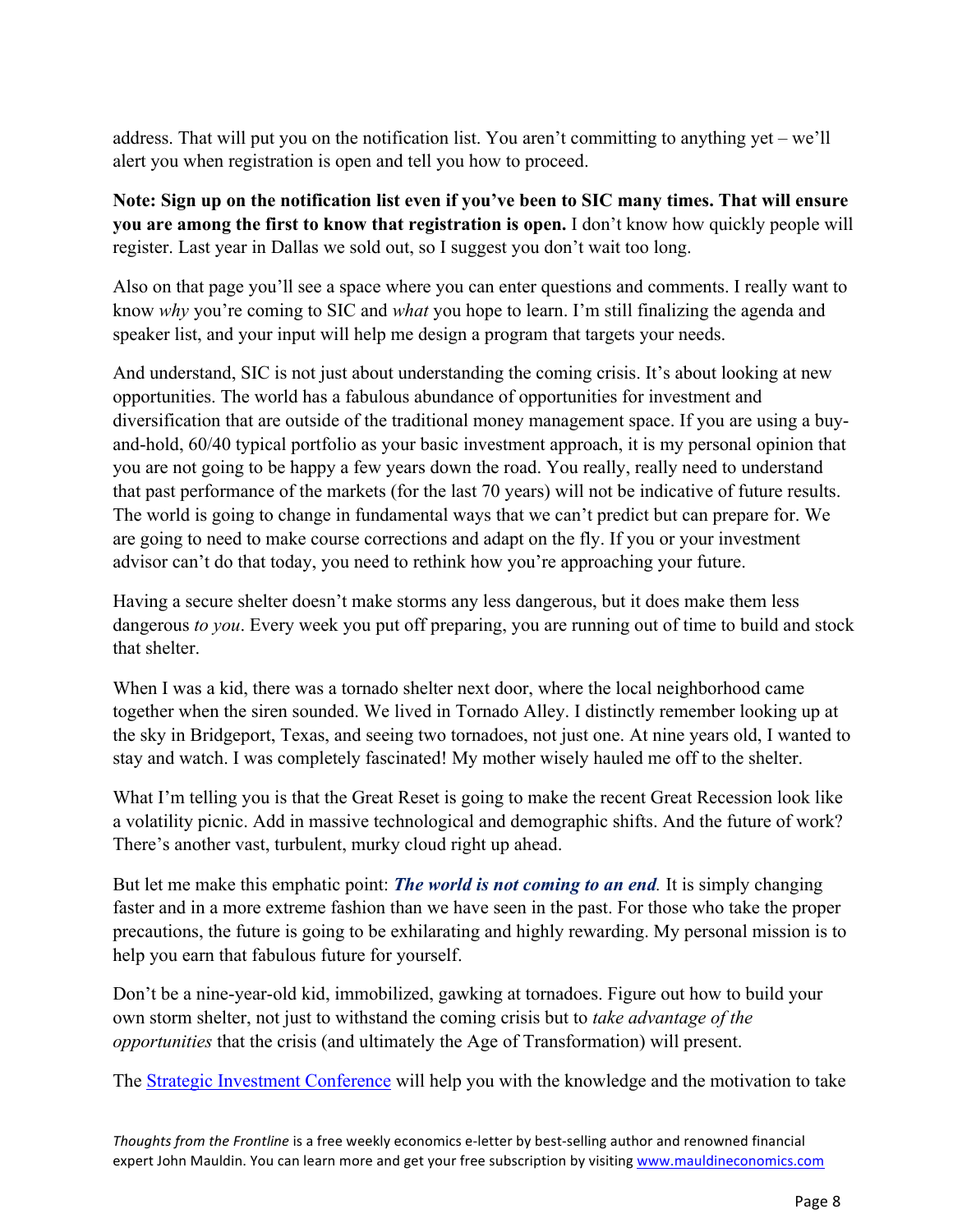the next critical steps. I look forward to seeing you there.

## **Chicago, Lisbon, Denver, Lugano, and Hong Kong**

I will be in Chicago the afternoon of September 26, meeting with clients and friends, and then I'll speak at the Wisconsin Real Estate Alumni conference the morning of the  $28<sup>th</sup>$ , before returning to Dallas that afternoon and flying with Shane to Lisbon the next day. My hosts are graciously giving us a few extra days to explore Lisbon, and Portugal is one of the last two Western European countries I have never been to. After this, only Luxembourg is left, so the next time I'm in Brussels or Amsterdam on a Sunday, I'm going to hop on a train and go have lunch in Luxembourg.

On Wednesday morning the  $27<sup>th</sup>$  I will be on CNBC with my friend Rick Santelli. As usual, we'll talk about whatever's on the top of Rick's mind at the moment. It makes for a hellaciously fun discussion.

I return to Dallas to speak at the [Dallas Money Show](https://www.moneyshow.com/events/conferences/the-moneyshow/moneyshow-dallas/speakers/1610spk/john-mauldin/?scode=043351) on October 5–6. I will speak at an alternative investments conference in Denver on October 23–24 and return to Denver on November 6 and 7, speaking for the CFA Society and holding meetings. After a lot of small back-and-forth flights in November, I'll end up in Lugano, Switzerland, right before Thanksgiving. Busy month! Then there will be a (currently) lightly scheduled December, followed by an early trip to Hong Kong in January. It looks like Lacy Hunt and his wife, JK, will join Shane and me there. Lacy and I will come back home exhausted from trying to keep up with the bundles of indefatigable energy that JK and Shane are.

Shane is in New Jersey with her son, so I am home alone "batching it" for a few days. Food preparation has been a little less extensive, shall we say, but the schedule is no less busy.

It's hard to believe, but in less than two weeks I turn 68. I don't feel the way my 30-year-old self thought I would at 68. I still think and breathe the future optimistically, if perhaps with a more cautious outlook; but I really do think that the world in general will Muddle Through and that you and I can thrive.

OK, it's time to hit the send button. Have a great week. And maybe sit down with friends and talk about how they see the future and what they are doing to plan for it. Share your own ideas. Who knows, maybe you'll end up helping each other in a big way.

Your planning to do more than Muddle Through analyst,

Out Maddi

John Mauldin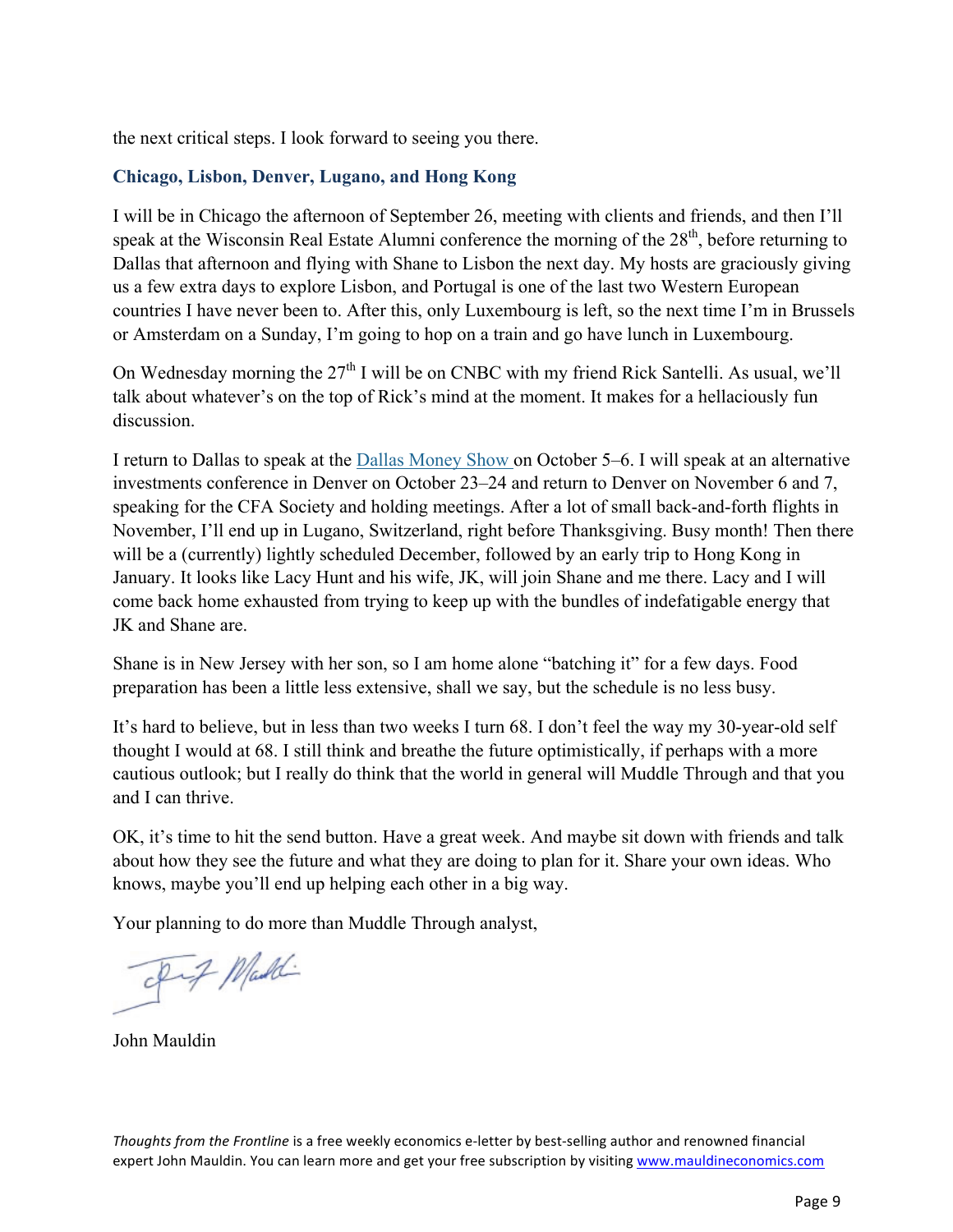## **Share Your Thoughts on This Article**

**Post a Comment** 

Send to a Friend | Print Article | View as PDF | Permissions/Reprints | Previous Article

*Thoughts From the Frontline* is a free weekly economic e-letter by best-selling author and renowned financial expert, John Mauldin. You can learn more and get your free subscription by visiting http://www.mauldineconomics.com.

Please write to subscribers@mauldineconomics.com to inform us of any reproductions, including when and where copy will be reproduced. You must keep the letter intact, from introduction to disclaimers. If you would like to quote brief portions only, please reference http://www.mauldineconomics.com.

To subscribe to John Mauldin's e-letter, please click here: http://www.mauldineconomics.com/subscribe/

To change your email address, please click here: http://www.mauldineconomics.com/change-address

If you would ALSO like changes applied to the Mauldin Circle e-letter, please include your old and new email address along with a note requesting the change for both e-letters and send your request to compliance@2000wave.com.

To unsubscribe, please refer to the bottom of the email.

*Thoughts From the Frontline* and JohnMauldin.com is not an offering for any investment. It represents only the opinions of John Mauldin and those that he interviews. Any views expressed are provided for information purposes only and should not be construed in any way as an offer, an endorsement, or inducement to invest and is not in any way a testimony of, or associated with, Mauldin's other firms. John Mauldin is the Chairman of Mauldin Economics, LLC. He also is the President of Millennium Wave Advisors, LLC (MWA) which is an investment advisory firm registered with multiple states, President and registered representative of Millennium Wave Securities, LLC, (MWS) member FINRA, SIPC. MWS is also a Commodity Pool Operator (CPO) and a Commodity Trading Advisor (CTA) registered with the CFTC, as well as an Introducing Broker (IB) and NFA Member. Millennium Wave Investments is a dba of MWA LLC and MWS LLC. This message may contain information that is confidential or privileged and is intended only for the individual or entity named above and does not constitute an offer for or advice about any alternative investment product. Such advice can only be made when accompanied by a prospectus or similar offering document. Past performance is not indicative of future performance. Please make sure to review important disclosures at the end of each article. Mauldin companies may have a marketing relationship with products and services mentioned in this letter for a fee.

Note: Joining the Mauldin Circle is not an offering for any investment. It represents only the opinions of John Mauldin and Millennium Wave Investments. It is intended solely for investors who have registered with Millennium Wave Investments and its partners at www.MauldinCircle.com or directly related websites. The Mauldin Circle may send out material that is provided on a confidential basis, and subscribers to the Mauldin Circle are not to send this letter to anyone other than their professional investment counselors. Investors should discuss any investment with their personal investment counsel. John Mauldin is the President of Millennium Wave Advisors, LLC (MWA), which is an investment advisory firm registered with multiple states. John Mauldin is a registered representative of Millennium Wave Securities, LLC, (MWS), an FINRA registered broker-dealer. MWS is also a Commodity Pool Operator (CPO) and a Commodity Trading Advisor (CTA) registered with the CFTC, as well as an Introducing Broker (IB). Millennium Wave Investments is a dba of MWA LLC and MWS LLC. Millennium Wave Investments cooperates in the consulting on and marketing of private and non-private investment offerings with other independent firms such as Altegris Investments; Capital Management Group; Absolute Return Partners, LLP; Fynn Capital; Nicola Wealth Management; and Plexus Asset Management. Investment offerings recommended by Mauldin may pay a portion of their fees to these independent firms, who will share 1/3 of those fees with MWS and thus with Mauldin. Any views expressed herein are provided for information purposes only and should not be construed in any way as an offer, an endorsement, or inducement to invest with any CTA, fund, or program mentioned here or elsewhere. Before seeking any advisor's services or making an investment in a fund, investors must read and examine thoroughly the respective disclosure document or offering memorandum. Since these firms and Mauldin receive fees from the funds they recommend/market, they only recommend/market products with which they have been able to negotiate fee arrangements.

PAST RESULTS ARE NOT INDICATIVE OF FUTURE RESULTS. THERE IS RISK OF LOSS AS WELL AS THE OPPORTUNITY FOR GAIN WHEN INVESTING IN MANAGED FUNDS. WHEN CONSIDERING ALTERNATIVE